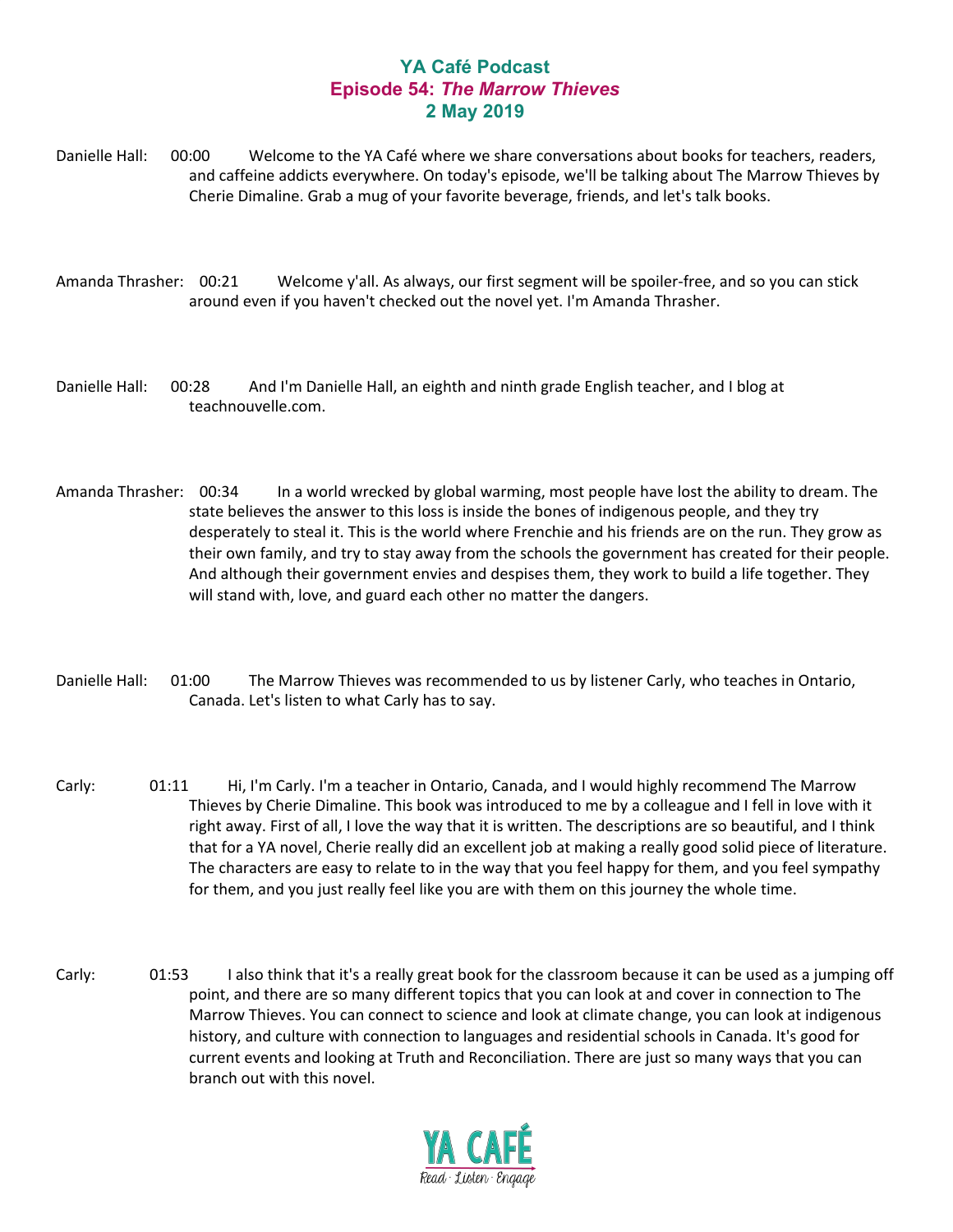Carly: 02:30 I think it is a great read, everyone should look into it, and I hope that you pick it up and enjoy it!

Amanda Thrasher: 02:37 Thank you so much for this recommendation, this is a really great book. I'm not sure it would have popped up on our radar otherwise.

Danielle Hall: 02:42 I don't know if it's like, we just don't know what's getting published in Canada-

Amanda Thrasher: 02:46 It's a whole other world up there!

Danielle Hall: 02:48 They don't even speak the same language! \*laughter\* No, but seriously, thank you so much for the recommendation, Carly. I agree with Carly. I really liked this book. I thought the world building was rich, and the characters were really relatable. What did you think, Amanda?

Amanda Thrasher: 03:03 I absolutely agree. I think that the way that she built these characters and this community was really incredible. You felt their connections, you felt how much they loved each other, and had really built this family on the road, and I just thought that it was really well done, and I felt very connected to their little community.

Danielle Hall: 03:22 Yeah. Our characters are on the run, pretty much the whole time. There's a lot of camping, but not like the Harry Potter kind of camping, right?

Amanda Thrasher: 03:34 Yeah, they joke that 'they're real bush Indians now', that they are out making their own camps as they go, they're finding abandoned buildings and sleeping in them.

Danielle Hall: 03:43 They're tracking, and one of the things I really liked about this was Frenchie's happiness when he feels like he's doing something quote unquote 'old-timey.' He really connects when Miigwans is teaching the boys how to hunt, Frenchie's like, "Yeah! We're doing something old-timey! We're like real Indians now!" That's kind of his sentiment.

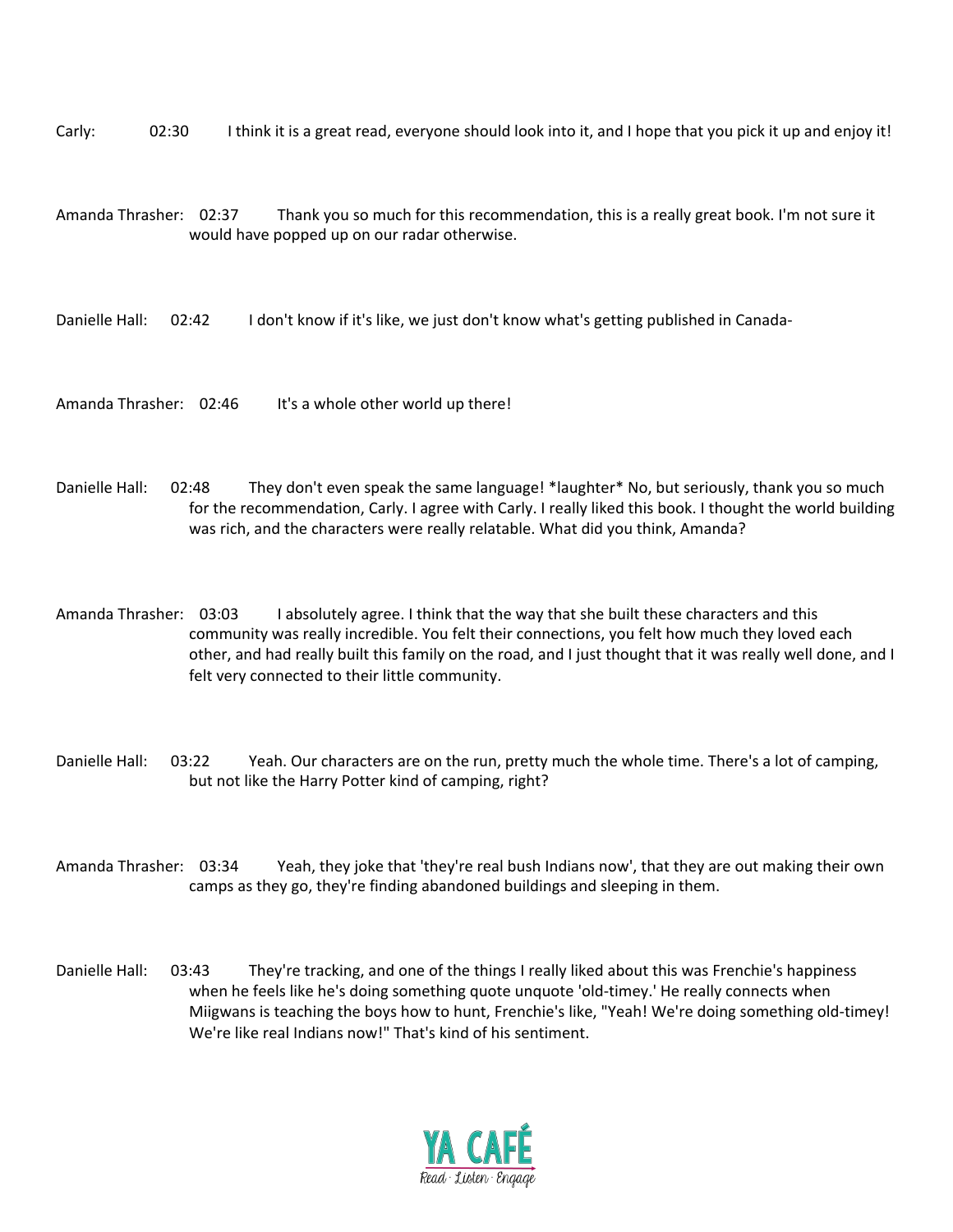- Danielle Hall: 04:05 There's this moment where he's up in the tree kind of looking down, and this feeling of old-timey-ness descends upon him, and he feels like he's a scout, and he just connects to something that he felt was previously lost to him. I feel like that's kind of a huge strength of this novel, is reclaiming what has been stolen from a culture.
- Amanda Thrasher: 04:33 Yeah, I think that's very clearly the through line. They're working to reconnect with the traditions and language, and in this story, the factories/concentration/death camps, whatever you call it, they are called "schools" because of this history of residential schools in Canada, and how those schools were used as a tool of genocide to erase language and erase their traditions, and all these kinds of things. So that connection to history through not only the things that they do, but also through Minerva who is the oldest member of their group, and is clearly their group elder, it really shows that for this group, and for Frenchie, a lot of his strength comes from an ability to connect to these traditions and this past, and he feels it especially in the little bits and pieces of language that he's able to pick up.
- Danielle Hall: 05:23 Yeah, I really enjoyed this connection to language. At first, Frenchie, who is part of the hunting group, he's like, "Oh, at least I don't have to stay and cook meals, that's so ridiculous." But then, what he discovers is that the people who are working with Minerva, who is leading the cooking of meals, and homesteading, are also learning the Language. Capital L, right?
- Danielle Hall: 05:47 And Frenchie's like, "I want to learn the language!" And it just becomes this drive for him, and he describes at one point like, taking a word of the Language, and putting it in his pocket for later.

Amanda Thrasher: 05:59 Yeah.

Danielle Hall: 06:00 And I thought that was really beautiful. And you mentioned that one of the through lines was this connection to culture and things that have been stolen. I would say another major through line was like, if anyone is in denial of the residential school system being something of the past, which, it is factual that this happened, this book makes it clear (through a dystopian lens), but still clear that this could happen again. Humanity hasn't grown past this thing. So this book is like a warning - "Do not let this happen."

Danielle Hall: 06:40 I feel like I'm not articulating this point very well, but-

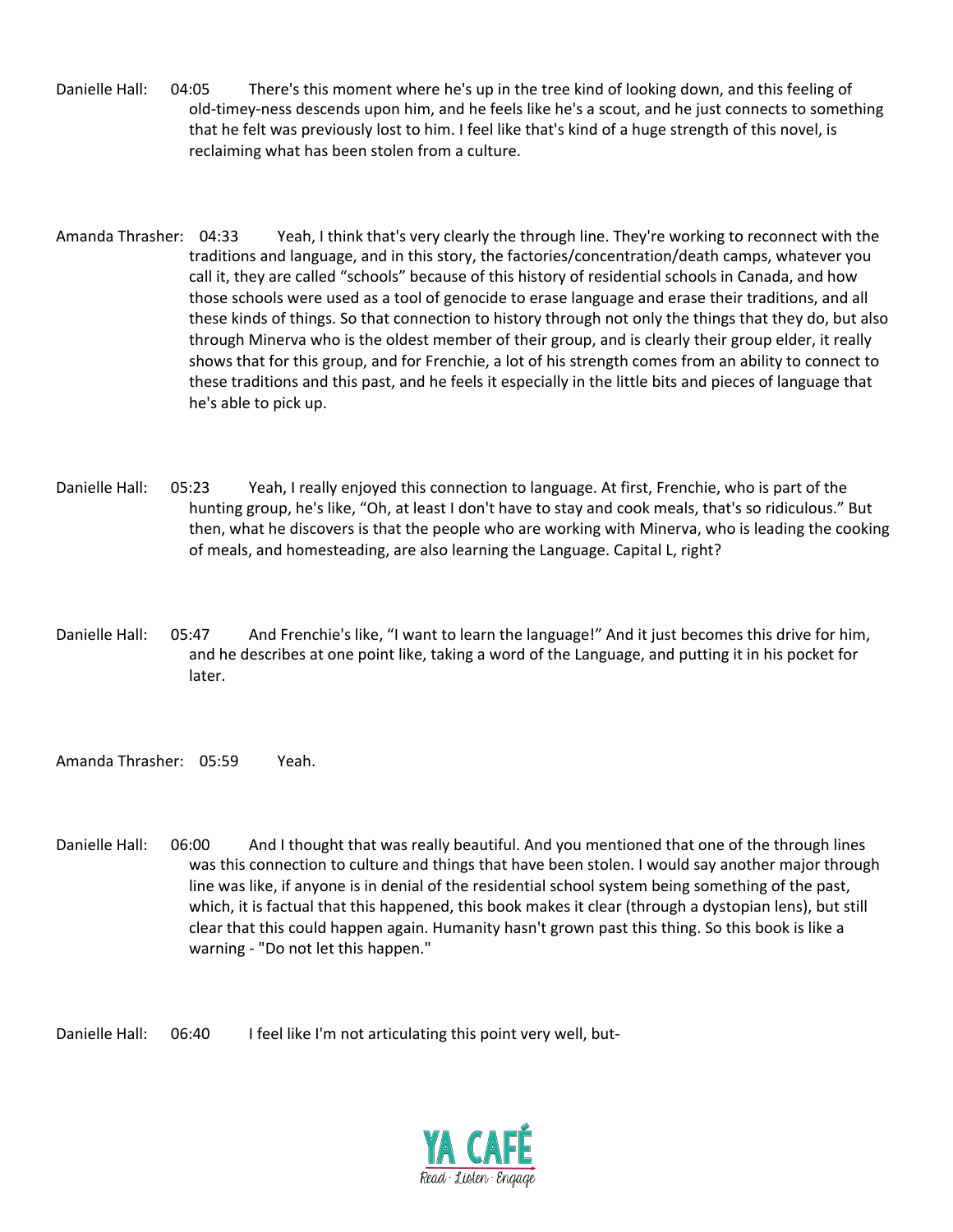- Amanda Thrasher: 06:43 I'm not sure I agree with you? I think that obviously that's possible and present in any kind of book with this sort of atrocity. I don't think that this book is primarily meant to be a warning. This book feels more like it's an echo of trauma that is still inflicted on indigenous communities because of these schools that have happened. It feels like it's using the new schools as a manifestation of the trauma that has carried indigenous communities into the present.
- Amanda Thrasher: 07:12 I want to mention one thing that I really appreciated about this book and the way it was written... Like Carly said, it's really beautifully written, especially with the relationships and the tenderness, and the moments between characters, I thought was really nicely done. And one thing I really appreciated was the way that the characters' trauma that they brought into their family was addressed. Especially with all of the sexual violence that some people had gone through before finding this family, I felt like it was really well done to the point where it's like a part of their reality and part of their story, but not the defining thing, or used as an aside. Do you know what I'm saying? It felt much richer than the old 'rape as a backstory' trope, but without being like, the one thing about each of these characters.
- Danielle Hall: 08:01 Right. These characters definitely felt multidimensional. They weren't like, stuck in their trauma, but all of their actions were informed by it, so that's like real people, you know? It's not like a two-dimensional comic book character that's like stuck in the memory of his parents being murdered outside the theater.
- Amanda Thrasher: 08:21 I mean, I feel like you're making a dig at Batman here, and like, Batman goes into it, Dani! \*laughter\*
- Danielle Hall: 08:27 And with that, friends, we'll take our first break. When we come back, we'll share about Things We Like a Latte, then we'll return to our discussion of The Marrow Thieves, and dig a little deeper.
- Danielle Hall: 08:35 Hey friends! We need your support to keep making this podcast happen. One easy way to show your love is to order our book choices through our affiliate links. Up next, we'll be discussing Elizabeth Acevedo's book, With the Fire on High, and we'll be joined by bookstagrammer Anna, from @never\_withouta\_book. Order this book through the link in our show notes, and help us keep bringing you great content. Happy reading!

Amanda Thrasher: 09:19 Welcome back y'all, it's time for Things We Like A Latte. Danielle, what's your brew of choice this week?

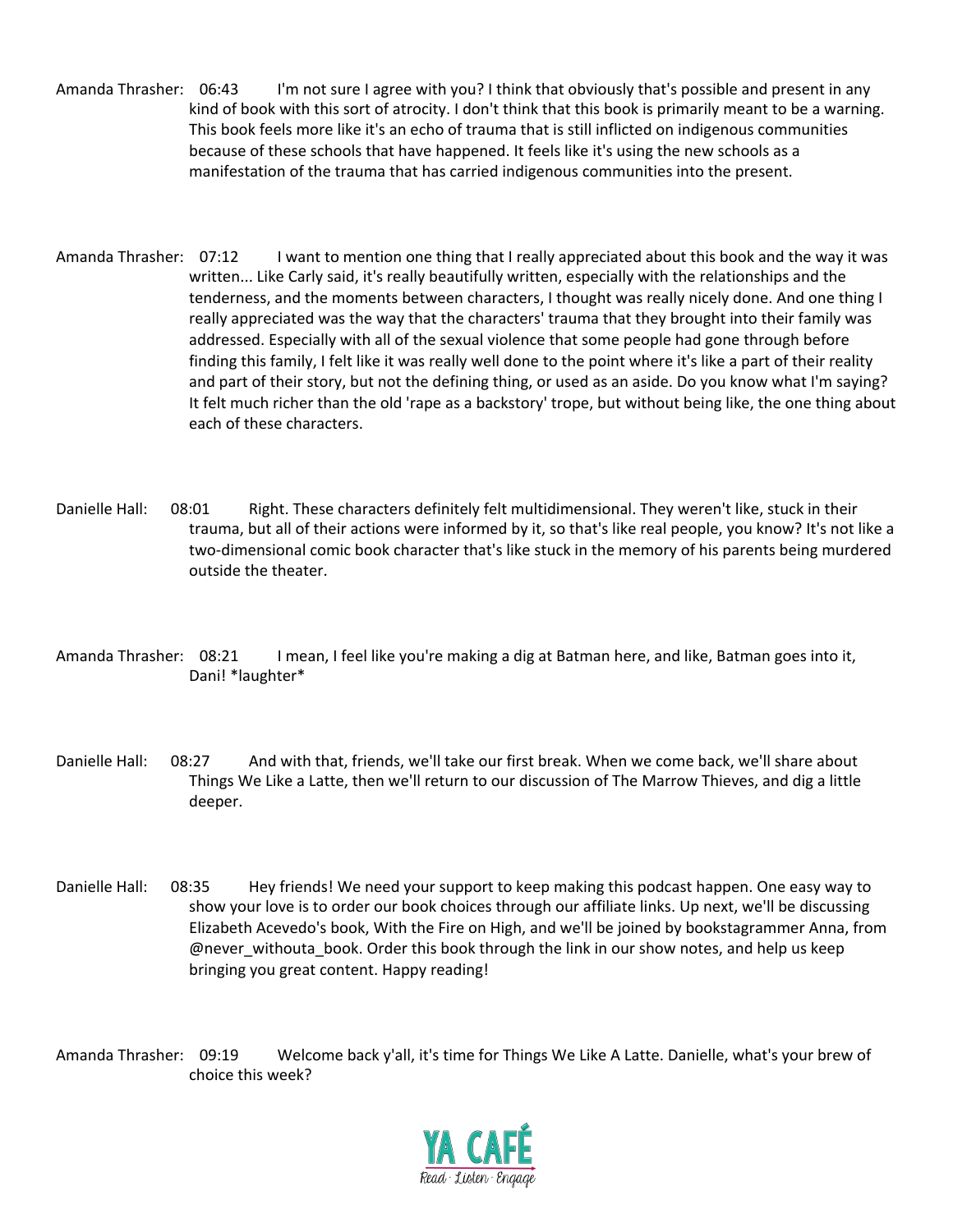Danielle Hall: 09:24 Well, Amanda...

Amanda Thrasher: 09:25 Well, Danielle...

Danielle Hall: 09:28 I cannot remember why we were in this YouTube wormhole, but we found a video called Disney Medley in One Take. It has Alan Menken on the piano, and the stars of the Broadway Aladdin, Adam Jacobs and James Monroe Iglehart, and they are just singing clips of several of Alan Menken's songs, and what I really enjoyed about this was watching these dudes sing songs from a songbook, and it's not like they were only singing songs that were dude songs in dude ranges, like they were playing! And I love watching talented people who get paid to do something for a living, play. It's like watching a pick-up game of basketball with like, Micheal Jordan and LeBron James.

Amanda Thrasher: 10:16 \*laughter\* Nice!

Danielle Hall: 10:18 How about you, Amanda? What's your brew of choice?

Amanda Thrasher: 10:21 So I recently recommended Tetris 99, which, I stand by that recommendation, it's a great game. However, I started playing another game, which is sort of the opposite of Tetris 99. In our house, it's gotten the name "feelings Tetris", but it's actually called The Tetris Effect, and it's on PlayStation 4, and to call it a Tetris game is kind of a misnomer because it's very different from a normal, like, 'blocks go down, clear the line, great job, you did the thing'... It feels more like a love letter to the universe written in the language of Tetris. The way that it's all crafted together with the visuals and the music, it just winds up being this really beautiful, relaxing chance to sit and play a game and just unwind from the day, in a way that Tetris 99 is not at all. So if you like Tetris but you're a little intimidated by 99 people who are all trying to kill you, The Tetris Effect is a great option.

Danielle Hall: 11:17 It feels like Journey?

Amanda Thrasher: 11:18 It does, yeah.

Danielle Hall: 11:19 It's kind of snuggly Tetris.

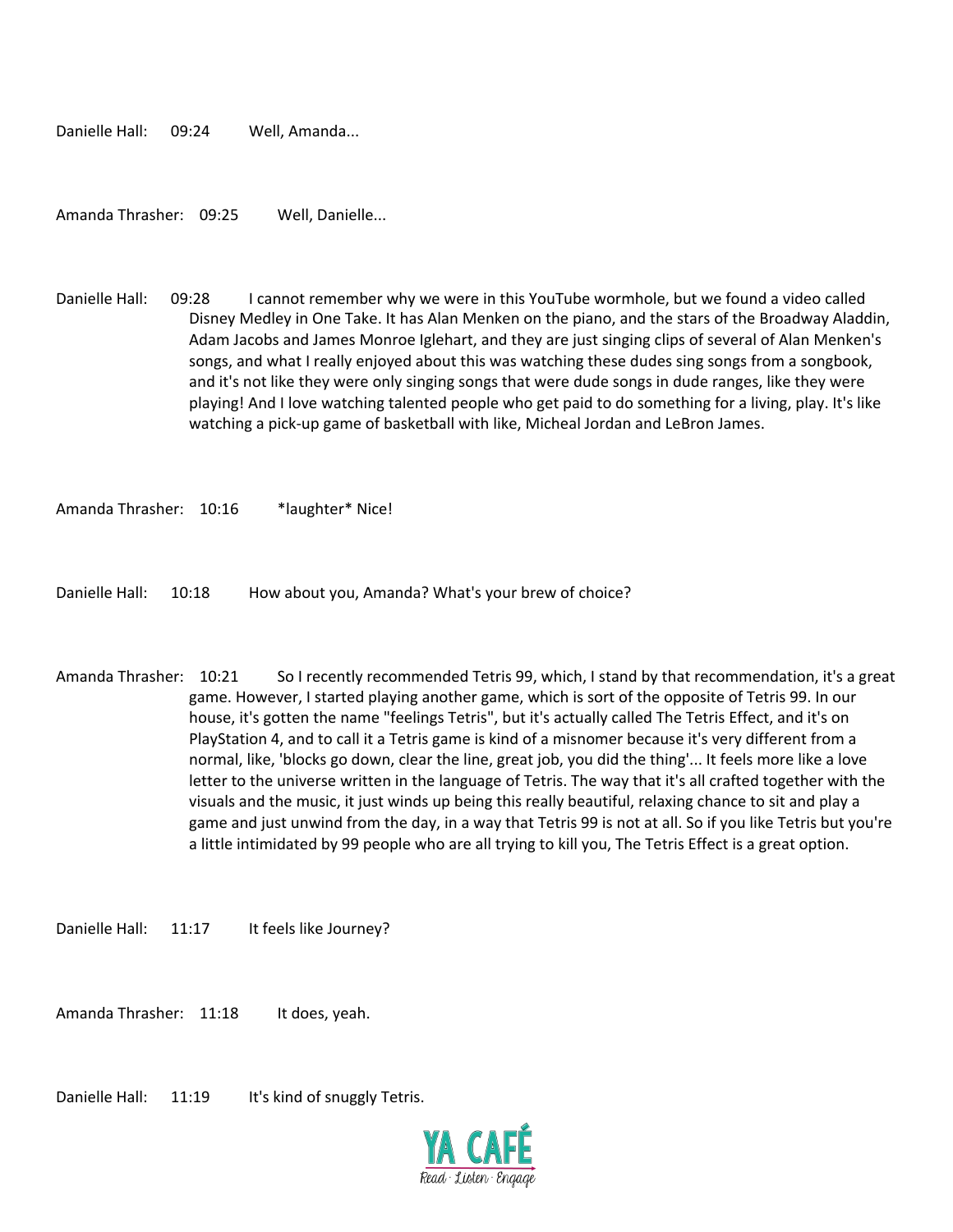Amanda Thrasher: 11:21 Journey, Abu, these kinds of indie games that are kind of just hugging you a little bit.

Danielle Hall: 11:27 We are going to take a quick break, and when we come back, we will return to our discussion on The Marrow Thieves. The rest of the show will contain spoilers, so if you're leaving us here, keep in touch on Instagram and Twitter at @yacafepodcast. We'll be back!

Amanda Thrasher: 11:58 Welcome back y'all, to the YA Café. We're continuing our discussion on The Marrow Thieves by Cherie Dimaline. If you haven't read this yet, we want to warn you again that this segment will contain spoilers!

Danielle Hall: 12:07 Spoilers!

Amanda Thrasher: 12:09 Alright, so, we mentioned that we wanted to talk more about Story in this section, right?

Danielle Hall: 12:14 With a capital S.

Amanda Thrasher: 12:15 Story with a capital S. This is how people's backstory is revealed to the group, they come and share their own Story. And who is it who shares - Miigwans? Right?

Danielle Hall: 12:27 Who shares what?

Amanda Thrasher: 12:28 Who shares the big Story, of how we have gotten to this place.

Danielle Hall: 12:34 Oh, yeah, yeah.

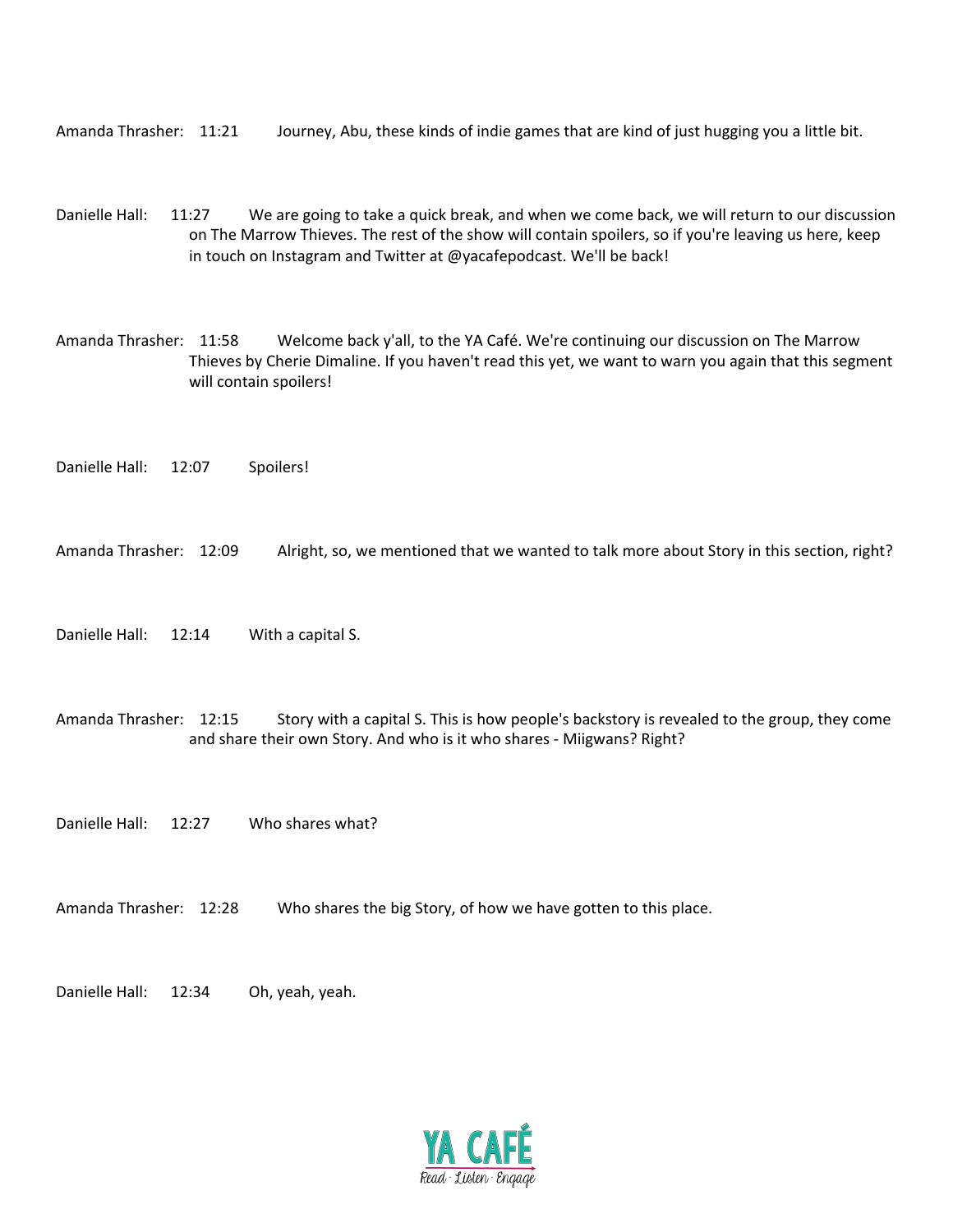Amanda Thrasher: 12:34 And a big conversation at the beginning of the book, is they have a small child with them, doesn't exactly say how old she is, but she's young, and they're trying to figure out at what point do we tell her this whole Story? Like, everything that has actually gotten us to this point?

- Danielle Hall: 12:52 Right, so she's kept out, she has to be initiated into Story, and I loved this so much because the way that she eventually gets initiated is like, she didn't go to bed when they told her to, and she overheard this traumatic backstory of sexual violence and Wab's survival of this encounter. And she's there talking about bad guys, and she's like four or five, and they didn't get to choose a gentle story to introduce her in, she's just been plunged into it, and I thought that was so good! Because that's how life is, right? You don't always get to start in the shallow end and make your way in.
- Amanda Thrasher: 13:34 Yeah, I really loved how it made her feel like a kid who really just heard something they maybe shouldn't have, because in her next scenes, Frenchie talks about how she has this real dark streak to her imagination. Like she finds these boots, and she's very concerned about the previous owner of these boots and you want to wrap her up and just tell her, "Take the boots! There's boots for you! You need good feet." But that whole character shift of seeing the world in this empathetic, dark way of seeing the possibilities... I thought it was so realistic and so heartbreaking.
- Danielle Hall: 14:15 Yeah. And then she dies.
- Amanda Thrasher: 14:19 Yeah.
- Danielle Hall: 14:20 She is murdered.
- Amanda Thrasher: 14:21 That one was rough.
- Danielle Hall: 14:22 It was so rough.
- Danielle Hall: 14:24 I... Gosh, when she died, she's like their hope, right? They hope that they get to a future where they're not on the run, and she's the one out of the group with the hope to maybe forget these experiences.

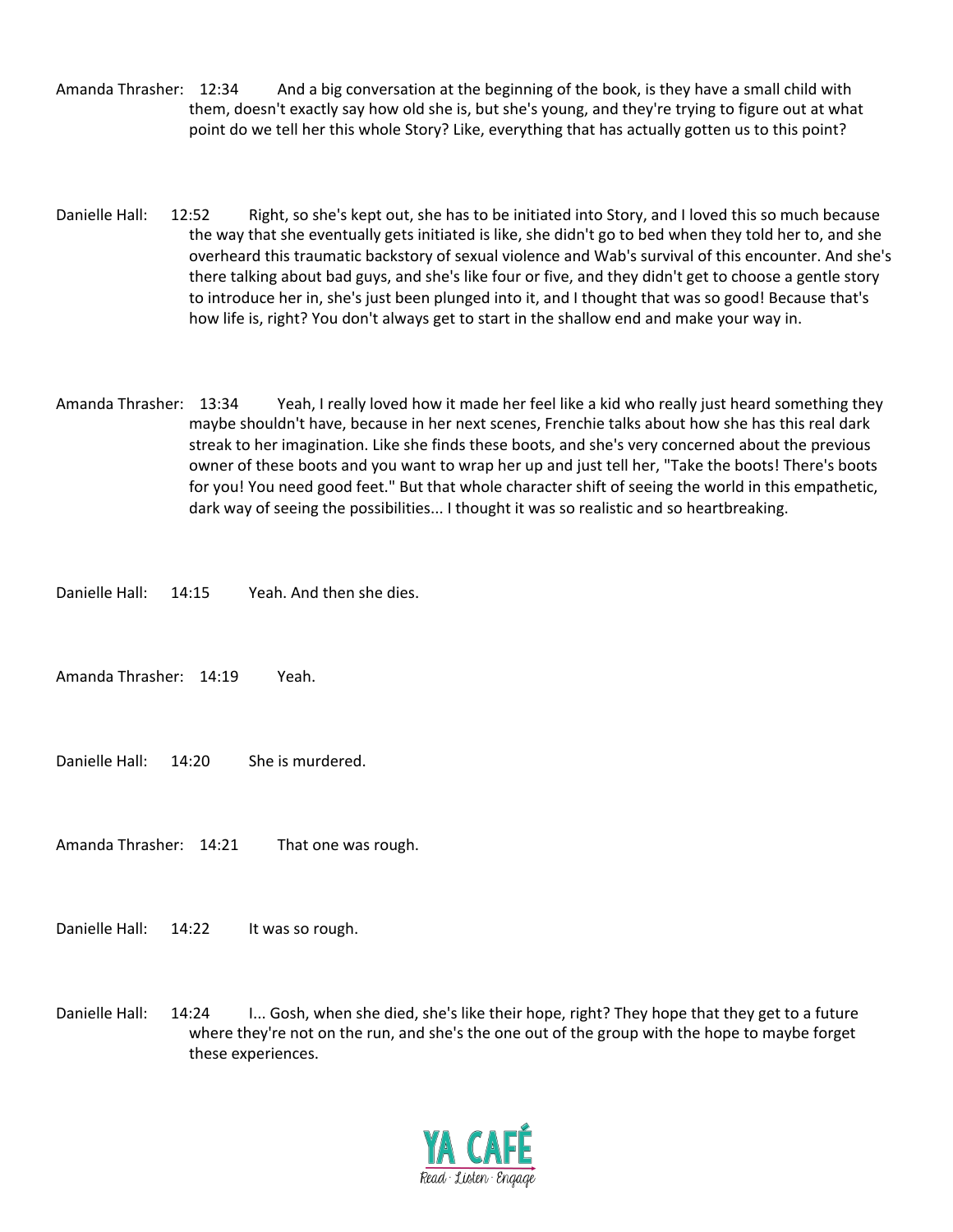Amanda Thrasher: 14:41 Well, and also, she's one of the bookends because they have her as their young, their anchor to the future, and they have Minerva, as their elder and their link to the past, and when both of those things are lost... Sure they can cover more ground and they are a more physically capable group, but they really lose a lot of the essence of what they had built as a community, and I liked how that was not just brushed over, how it was clear that the loss of the two weakest members of their community made their community weaker.

Danielle Hall: 15:12 Right. I completely agree. And I did want to apologize for a thing that I just said, which as I was reflecting back on it, has a lot of cultural bias. I said that Ri-Ri had "the hope of forgetting the things that had happened to her" because she would have been young, and if they can resolve this in a couple years, like she would have the "hope", quote unquote, of forgetting. But in actuality, the whole point of this book, and the point of Story, and the point of having a culture with an oral tradition, is not to forget.

Amanda Thrasher: 15:49 Right.

Danielle Hall: 15:50 So I apologize for imposing my cultural values where they don't belong.

- Danielle Hall: 15:58 I did want to talk about something that Carly mentioned which may not be in the lingo here in the United States. But Carly mentioned the Truth and Reconciliation Commission in Canada. This is an explanatory comma for American listeners who may not know what this is. But a Truth and Reconciliation Commission is an organization at a government level. So in Canada it is the federal government, and oftentimes in the United States, when it occurs, it occurs from the bottom up. And it can be on a number of topics.
- Danielle Hall: 16:31 For example, there was a Truth and Reconciliation Commission in South Africa to give voice to the survivors of Apartheid so they could tell their story. There has been Truth and Reconciliation Commission in Greensboro to help some survivors of a Ku Klux Klan attack tell their story, and now in Canada there is a Truth and Reconciliation Commission to help survivors and witnesses of the residential school system tell their story, and basically inform the conversation going forward to move to a place of healing after atrocities of the past. And that's a long to say, but I think it's important to recognize this work that the Canadian government is doing to... Well, like I said, recognize and move forward.

Amanda Thrasher: 17:22 And the US government has not.

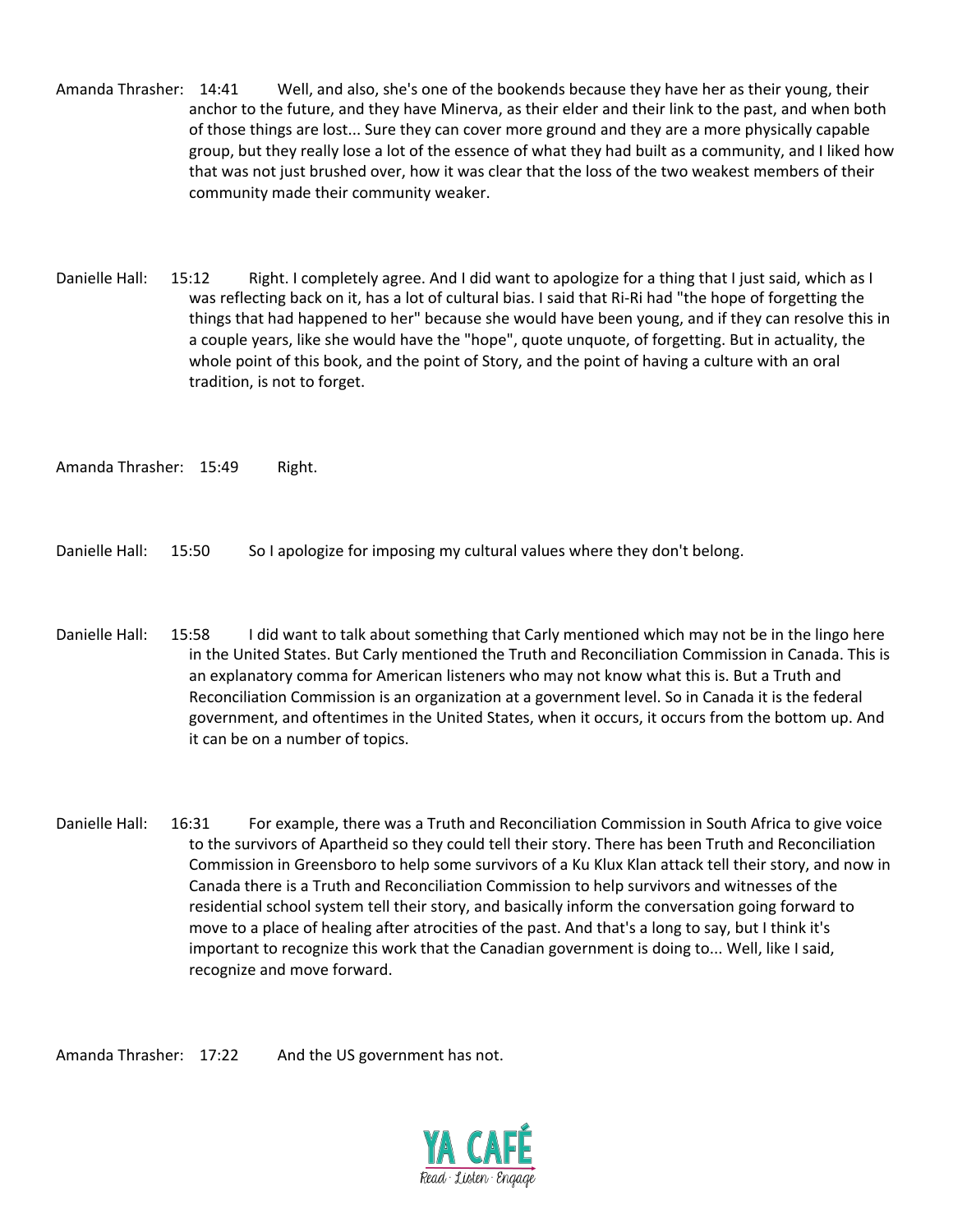- Danielle Hall: 17:24 Right. I tried to emphasize "from the bottom up" meaning like, a group in Greensboro starts a Truth and Reconciliation Commission, but as far as the federal government? Very silent on the matter.
- Amanda Thrasher: 17:38 The Truth and Reconciliation Commission's really mostly focused on the damage done by these residential schools. So Danielle and I, we were just talking about, you had a different vision for what you thought part of the point of the novel was.
- Danielle Hall: 17:54 Right, okay. Miigwans, who is not the elder of the group, but sort of the leader of the group, and the father figure, he lost his husband Isaac before they went on the road, and there's this scene where Miigwans is like, "We need to leave," and Isaac is like, "No, no, we're just going to talk it out, it'll be fine." And Miigwans said that Isaac didn't have grandparents who told residential school stories like campfire tales to scare you into acting right. And basically that Isaac was naïve in his belief that humans wouldn't do this to each other anymore, and didn't fully understand the atrocities of the past.
- Danielle Hall: 18:36 And so I thought that part of the point of this book, even though it's a dystopian-esque future, is that it wouldn't take that much to get us back to a point of oppression on this level, if we don't take serious steps toward truth and reconciliation, and if we don't recognize that it wasn't some distant past that this happened.
- Amanda Thrasher: 19:02 So I don't think you're totally wrong.
- Danielle Hall: 19:03 Thanks!
- Amanda Thrasher: 19:04 I know, I'm so generous. I think that's definitely a part of it, as is with any dystopian look at the terrible things that humans can do to each other. But I think that the book is significantly more focused on the echoes of these past residential schools. And I think that everything that we look at in this book is an extended metaphor for the way that these residential schools have caused continued trauma throughout indigenous communities. Especially, you look at the very specific way that they can defeat the...

Danielle Hall: 19:37 The white people?

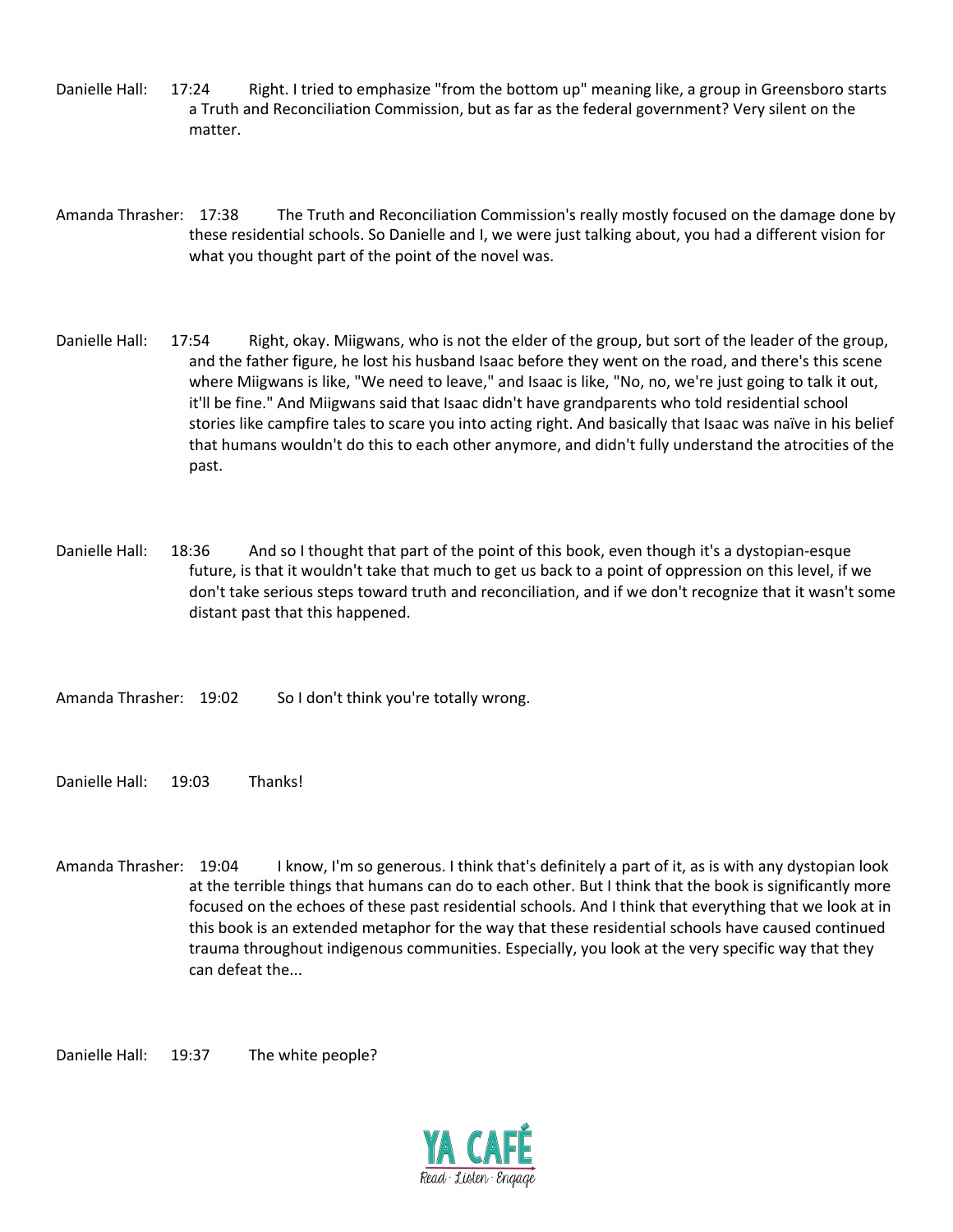- Amanda Thrasher: 19:40 No no no, not just white people, but you see the very specific way that they can defeat this whole state industry robbing them of their dreams and their lives is through the history of their Language.
- Amanda Thrasher: 19:52 That feels like, that's not an accident. One of the key pieces of genocide, as far as in US schools, and I assume in the Canadian residential schools, was the destruction of the language to try to disconnect people from their history and their culture. So I took it as being just an extended examination of the way that these schools continued to harm indigenous communities, and how indigenous communities can heal from the trauma of these schools.
- Amanda Thrasher: 20:21 I'm not saying you're wrong, because obviously any dystopian look at a world is saying "humans are still garbage! How can we not be garbage?" And moving forward from there.
- Danielle Hall: 20:32 Right. I think that one of the things that Cherie Dimaline has said was a purpose of her book was to provide hope going forward and so I think that that's important to talk about. So this book kind of happens in the middle of things, right? These characters have already suffered trauma and have already started running. And then it ends before the Industry is completely dismantled, but they have the key, which is their Language, like you said. And the fact that they dream in the Language.
- Danielle Hall: 21:05 And going forward, we have the hope they can dismantle this Industry, and I think that they have hope in the things that these children are learning. They're getting back to things that are important to this culture, and there was this really beautiful moment in which they had been eating out of aluminum cans and things like that, and Frenchie noticed that Minerva was always collecting the cans, and he didn't know why. And then at the end, after she died, it was clear that she had been making a jingle dress, which is a ceremonial dress, and I love that she made this very important cultural artifact out of their trash.
- Amanda Thrasher: 21:53 Knowing that she wouldn't be able to wear it, right? Because they're trying to stay silent on the run. So just knowing that she couldn't wear it, but for sometime in the future, yeah, I thought that was really beautiful.
- Danielle Hall: 22:02 Yeah. She had a strong belief in this future time.

Amanda Thrasher: 22:05 I also, in thinking about the ending of the book, so the ending has a lot of contrivances of like, "We found your dad, and he's still alive! And then we found Isaac, and he's still alive!" And I was

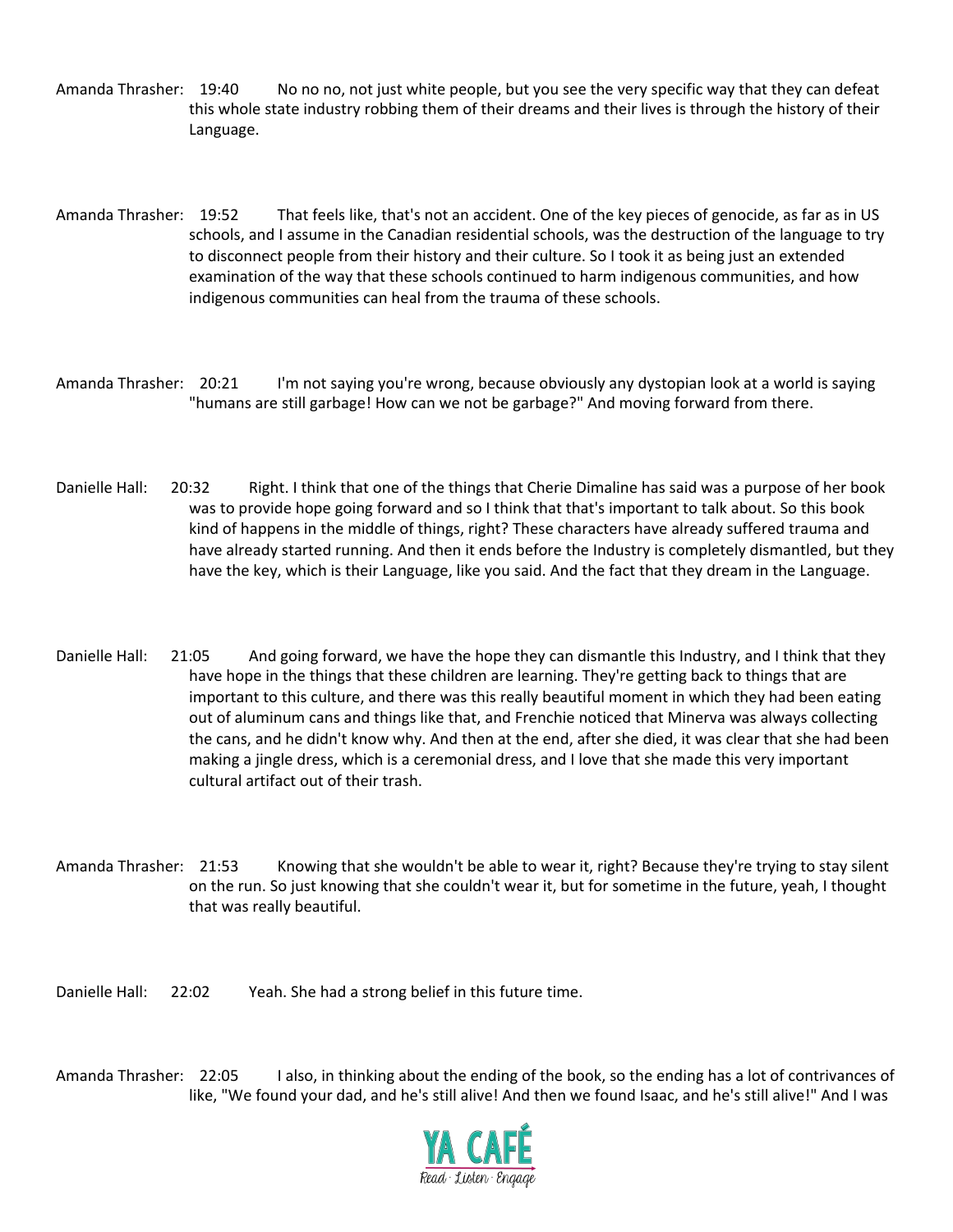like, normally this would annoy me, but I'm like, "Nope, I'm here for it." There was enough sadness and difficulty in this book, and like pain and loss, and if the queer one true love story gets a happy ending, I'm never going to be mad at that. \*laughter\* Even if it is a little coincident-y.

Danielle Hall: 22:32 Yeah, I really liked that, too. And I thought it was very funny when Carly first reached out to us on Instagram, she was like, "You should read this story! It's fabulous, the characters are fabulous, everything is great, and you'll like it, there's a queer person!"

Amanda Thrasher: 22:49 Just the one, though. \*laughter\* I mean, it is important that we're continuing our reputation of being the gay podcast.

Danielle Hall: 22:56 You're the only person who thinks we have that reputation!

Amanda Thrasher: 22:58 No, we do. \*laughter\* Name the last book we read without a gay character in it!

Danielle Hall: 23:03 I try not to read books without gay characters in it.

Amanda Thrasher: 23:06 See, you know why? Because you're on the gay podcast. \*laughter\*

Danielle Hall: 23:09 So I went into it with this recommendation from Carly in my head, and I was like, "Okay, alright, there are at least two queer people. They're here." And then for 75% of the book, you think Isaac is dead. And I'm like, "Carly, I don't think you understand." \*laughter\*

Amanda Thrasher: 23:28 Oh, I still think it would have gotten credit for it.

Danielle Hall: 23:30 For the dead husband?

Amanda Thrasher: 23:32 Yeah.